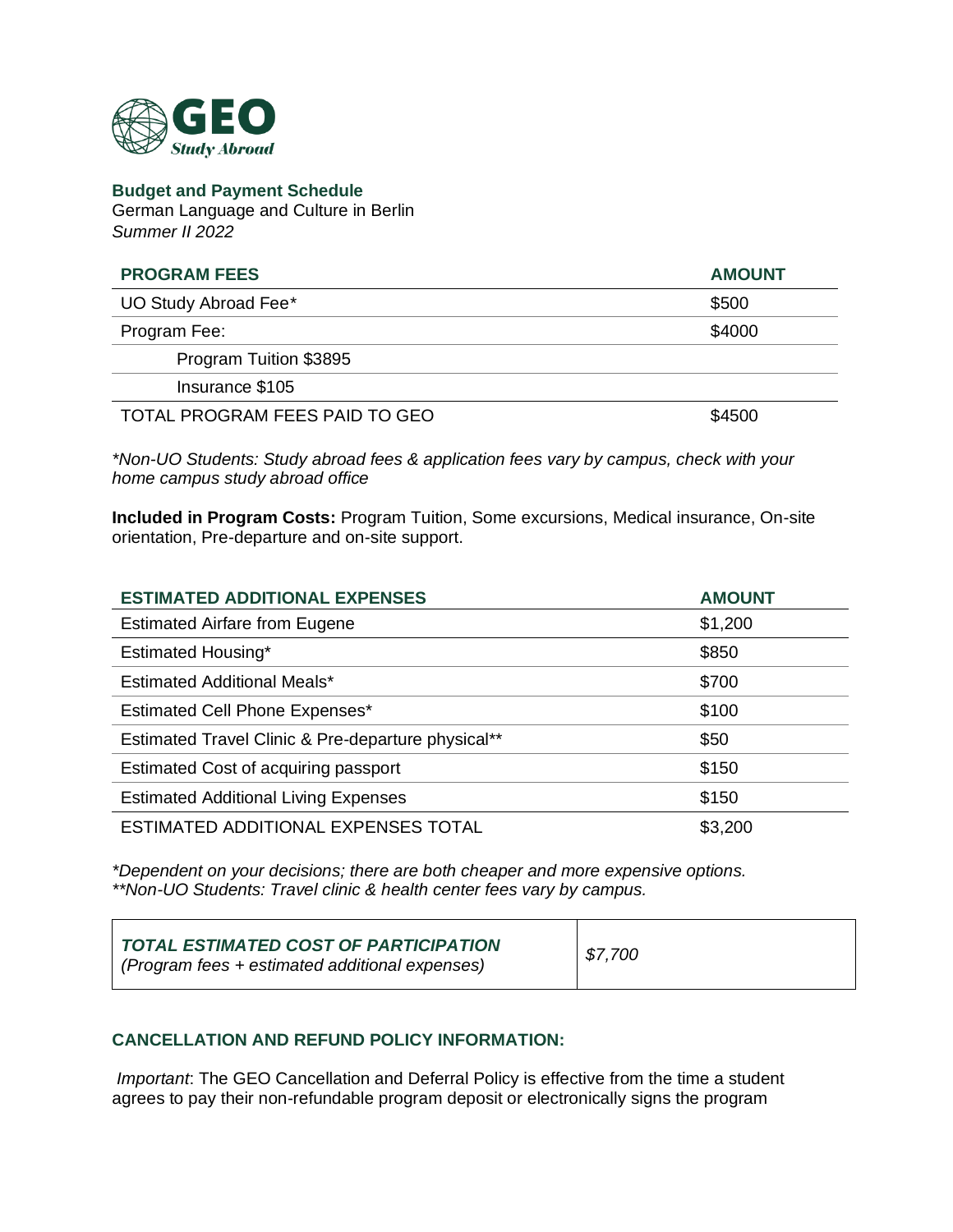commitment form, regardless of application or acceptance status. It is essential to read this policy before a potential cancellation or deferral takes place, in order to fully understand the withdrawal and cancellation penalties, and understand what it means financially to commit to a study abroad program.

| <b>Cancellation/Deferral Penalty Dates:</b> |  |
|---------------------------------------------|--|
|                                             |  |

| <b>CANCELLATION/DEFERRAL DATE</b> | PENALTY IF NOTICE RECEIVED<br><b>AFTER THIS DATE</b>         |
|-----------------------------------|--------------------------------------------------------------|
| Upon acceptance to program        | Student agrees to \$500 non-refundable program<br>deposit    |
| 9 weeks before program start date | Student is responsible for 50% of total GEO<br>program fees  |
| 6 weeks before program start date | Student is responsible for 100% of total GEO<br>program fees |

**Cancellation/Deferral Process: Students who cancel or defer their participation must notify both GEO and the program provider or the host institution in writing**. Fax (GEO: 541-346-1232) or email is acceptable (GEO: geoinfo@uoregon.edu). Verbal notification to GEO or notification given to a non-UO campus study abroad office is not sufficient.

- If one of the deadlines in the Student Budget posted on the program page of the GEO website falls on a weekend or holiday, GEO will accept written notifications received on the following business day.
- A student can defer their application for up to twelve months from the term in which their original program was scheduled to start, and upon approval by the GEO advisor. Beyond twelve months, a student must cancel their application and re-apply. In some cases, a student may be able to apply their non-refundable application fee and deposit to a future GEO program upon GEO approval.

## **Cancellation/Deferral Policy and Penalty**:

- This cancellation and deferral policy applies to all cancellations and deferrals regardless of the reason for cancellation or deferral, including but not limited to inability to secure proper legal status (i.e. passport, visa, etc.) in the host country of the participating program.
- If the program fee has not been received by GEO at the time of cancellation or deferral, the penalty amount will be billed by GEO to the student's account.
- GEO fees include: the GEO program fee, the UO Study Abroad fee (UO students only), and/or any other fees that are billed by GEO.
- Some U.S. partner institutions have a direct billing arrangement with GEO and pay fees on behalf of their students. GEO refunds will be sent to the billed party: if GEO bills the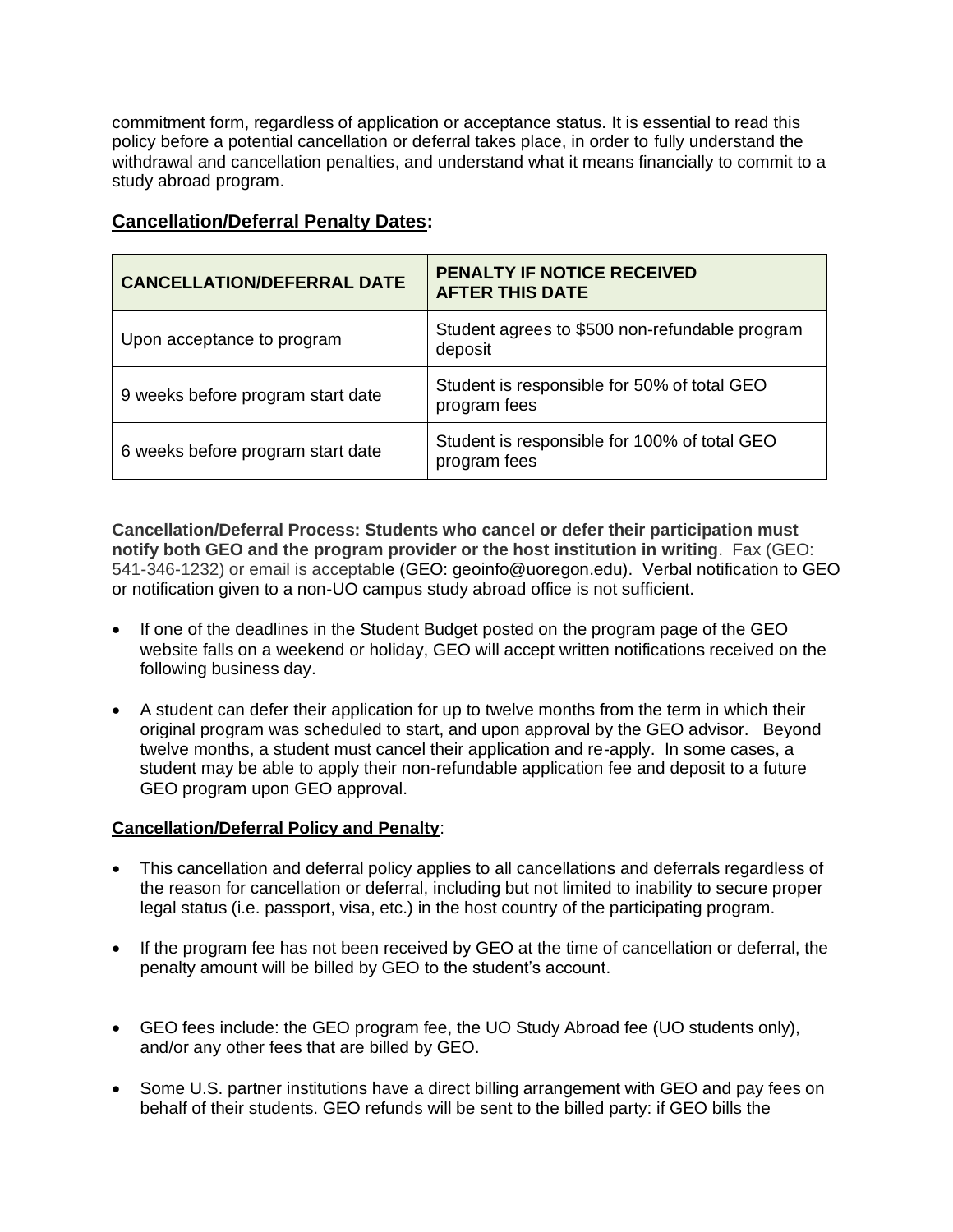institution, the refund is sent to the institution; if GEO bills the student, the refund is sent to the student at the permanent address listed on the initial application unless otherwise requested. Students who are unsure about the billing arrangements of their home institution should check with their home institution's study abroad office.

• GEO and the program provider or the host institution reserve the right to cancel a program due to low enrollment, natural disaster, public health emergency, political unrest, terrorism, acts of war or any other reasons beyond GEO's control. If a program is cancelled prior to the start date for any of these reasons, GEO will refund all payments received by GEO including the application fee, program deposit, and program fee. GEO assumes no further financial responsibility and is not responsible for airfare, visa fees, or any other fees related to the program that may have been paid. GEO strongly recommends that students purchase travel cancellation/interruption insurance.

## **PAYMENT SCHEDULE** (What is due when?)

**UO students:** GEO will charge all program fees to your UO Student Billing Account.

## **Billing and Payment Schedule for UO Students**

|                                       | A non-refundable program deposit of \$500 is due within one week of<br>acceptance or nomination offer to confirm your space on the program. The<br>program deposit is not an additional fee but is part of the total GEO program<br>fee.                                                                                                                                                                                                                                                                                                                                                                                                           |
|---------------------------------------|----------------------------------------------------------------------------------------------------------------------------------------------------------------------------------------------------------------------------------------------------------------------------------------------------------------------------------------------------------------------------------------------------------------------------------------------------------------------------------------------------------------------------------------------------------------------------------------------------------------------------------------------------|
| When you are<br>offered<br>acceptance | Once a student has authorized GEO to charge the deposit to their UO<br>student account, or has submitted the deposit directly to GEO, the program<br>deposit is non-refundable except in cases where a student is denied<br>acceptance to the program for which he or she has applied. If the required<br>application materials are not completed by the deadline, the application will<br>be considered abandoned and cancelled by GEO. In such cases, the deposit<br>will not be refunded. Students who fail to pay the program deposit by the first<br>cancellation/deferral date listed below will have their program application<br>canceled. |
| $4 - 7$ weeks<br>before you<br>depart | GEO will bill your UO Student Billing Account for the remainder of your<br>program fee. This amount will be due according to standard UO Payment<br>and Due Dates. For programs that take place over multiple terms, GEO will<br>bill you a percentage of your fee over each term.                                                                                                                                                                                                                                                                                                                                                                 |

*We encourage you to visit <https://geo.uoregon.edu/scholarships> to learn about scholarship and funding opportunities. Speak with a [financial aid counselor](https://financialaid.uoregon.edu/study-abroad) regarding your current financial aid package.*